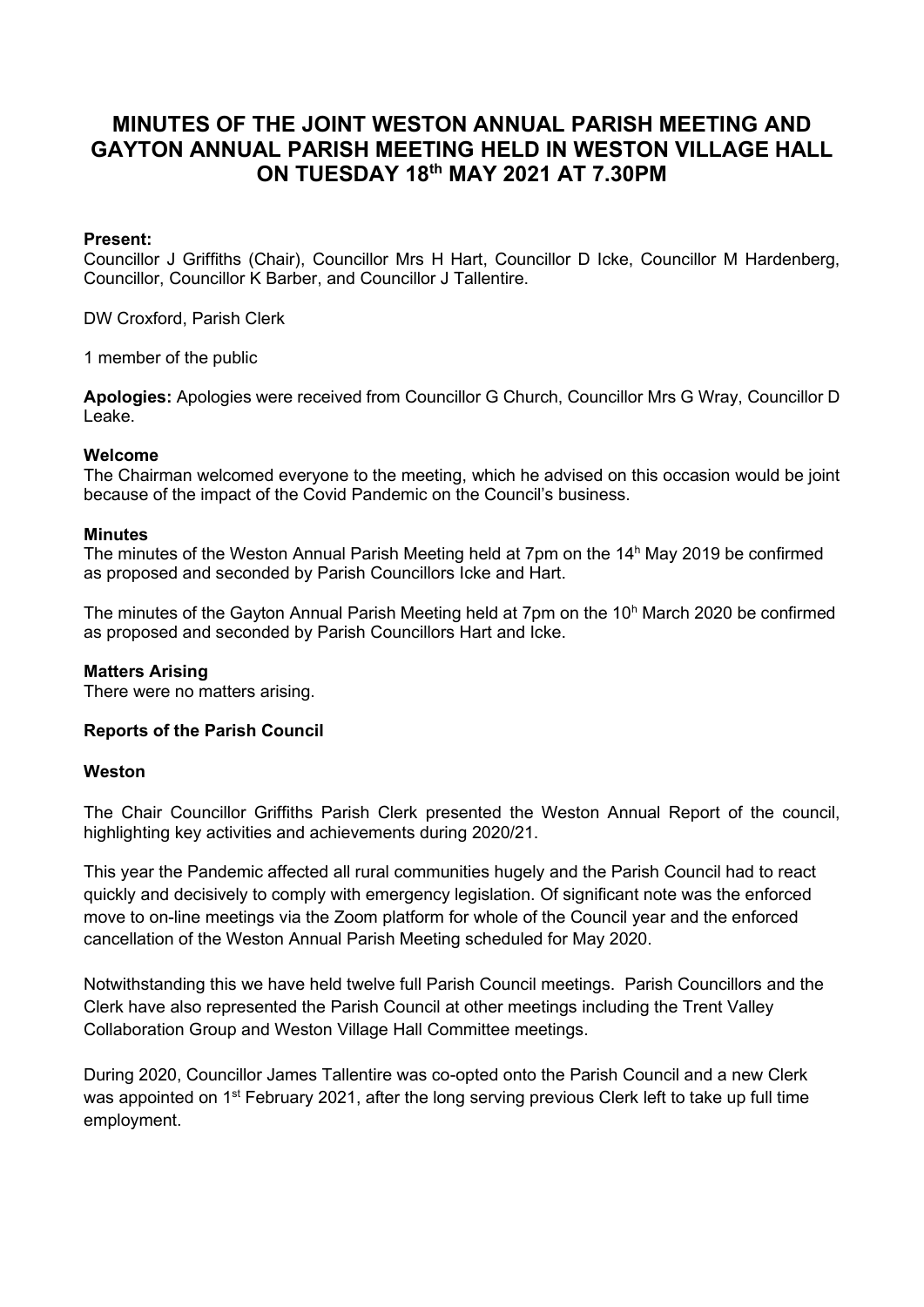During 2020/21 the Parish Council have:

- Continued to work on the plan for the work of the Parish Council over the coming three years. This plan was based upon questionnaires delivered to every household in the Parish and the results have triggered the priority work areas for the Parish Council. The progress is discussed at the monthly Parish Council meetings.
- Renewed an ongoing substantial Grounds Maintenance contract to provide grounds maintenance for all the grassed public areas and other facilities owned by Weston with Gayton Parish Council or for which responsibility has been assumed.
- Removed the old, purchased and installed, a new children's slide with associated wet pour safety surface on the Village Green.
- Commissioned and completed a full tree survey of all the trees under the Parish ownership and arranged for the safe removal of the Tulip Tree. A new tulip tree and oak tree saplings were kindly donated.
- Worked closely with both the Borough and County Councils on a range of issues from reviewing and commenting on planning applications, the speed of traffic, highway maintenance, pothole repair, footpath maintenance, dog fouling matters and flooding issues. Such dialogue and liaison with key officers at both Councils accounts for a significant proportion of the work of the Parish Council and ensures issues of concern in both Weston and Gayton are addressed as swiftly as possible.
- Due to Covid-19, the Civic Amenity/Refuse and Recycling Wagon has not been able to come to Weston this year, but it is on the agenda of the Parish Council meeting in June.
- Supported the Community Speed watch Programme and continued to rotate the Speed Indicator Device between the two locations. Data continues to be collected regularly by the Clerk.
- Supported the work of the Village Hall Committee in the establishment of a small temporary food focussed market each Friday morning during the pandemic.
- With the extensive help of a Parishioner, and through the Trent Valley Collaboration Group of local Parishes, the Parish Council submitted a joint response to the HS2 Consultation Document. It is clear the impact of HS2 construction traffic around Weston will be significant for an extended period. The Parish Council are monitoring the position closely.

# **Looking forward to 2021-22**

- The Parish Council agreed the annual budget in January 2021 and the annual precept for Weston will be remain virtually the same for this year.
- We will continue to monitor the roads, footpaths, rights of way and gullies in the area to ensure all remain functional and that the risk of flooding is minimised.
- We will continue to maintain the pleasant environment of the Village public areas and painting of the children's play area is to begin shortly.
- As indicated above we will also face additional challenges to our highways network once the construction phase of HS2 is underway.

# **Gayton**

Councillor Hardenberg presented the Gayton Annual Report of the council, highlighting key activities and achievements during 2020/21.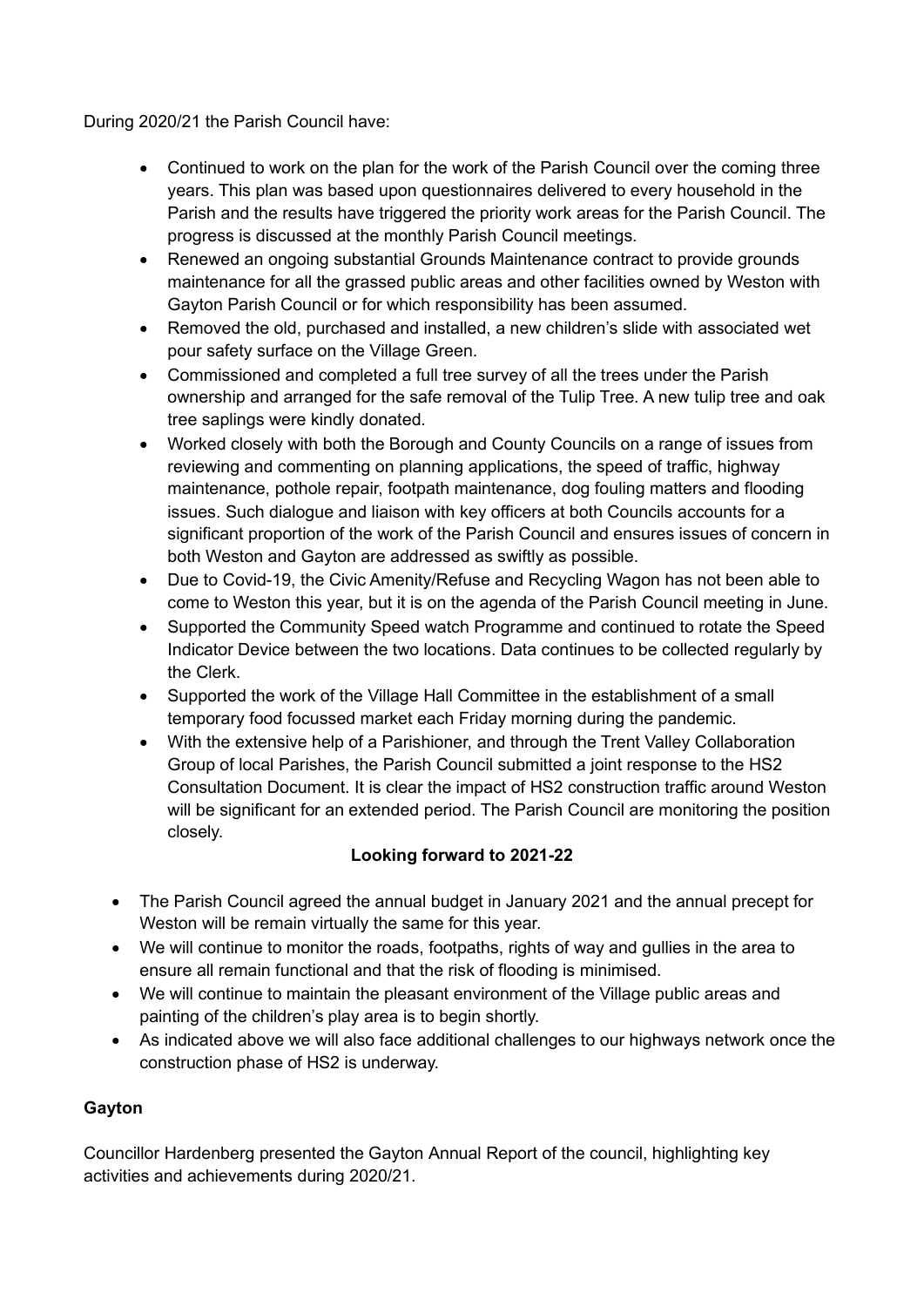During the year we have held twelve full Parish Council meetings. Parish Councillors have also represented the Parish Council at other meetings including the Trent Valley Collaboration Group and Weston Village Hall Committee meetings.

During 2020, Councillor Cliff Gilberts retired from the Parish Council and Councillor Marc Hardenberg, also from Gayton, has taken his place since.

During 2020/21 the Parish Council have:

- Continued to work on the plan for the work of the Parish Council over the coming three years. This plan was based upon questionnaires delivered to every household in the Parish and the results have triggered the priority work areas for the Parish Council. The progress is discussed at the monthly Parish Council meetings.
- Commissioned a new Grounds Maintenance contract to provide the grass cutting at Gayton Village Hall and the church.
- Worked closely with both the Borough and County Councils on a range of issues from the speed of traffic and highway maintenance, to blocked drains and dog fouling. This continual dialogue and liaison with key officers at both Councils accounts for a significant proportion of the work of the Parish Council and ensures issues of concern in both Weston and Gayton are addressed as swiftly as possible.
- Due to Covid-19, the Civic Amenity/Refuse and Recycling Wagon has not been able to come to Cherry Lane this year, but it has been put back on the agenda of the Parish Council meeting in June.
- Supported the Community Speedwatch Programme.
- Contacted Sandon Estate for the repairs of various stiles on the estate around Gayton, which have all been honoured and stiles/bridges repaired.
- Reported over 10 potholes on the roads in and around Gayton. All have been earmarked for further inspection and future repair. 2 large potholes on Vicarage Bank (next to the Old Vicarage) and on the road towards Fradswell have been repaired.

# **Looking forward to 2021**

- The Parish Council agreed the annual budget in January 2021 and the annual precept for Gayton will remain the same for this year.
- We will continue to monitor the roads, stiles, and gullies in the area to ensure all remain in good shape and that the risk of flooding is minimised.
- The continued flooding at the beginning of Vicarage Bank from the A51 has now been included in Additional Investment Members Drainage Project 2020/21. The extensive flooding on Hartley Green Loop has been reported to Stafford Borough Council too.
- A potential application to reduce the speed limit within Gayton village from 60mph to 30mph is being considered and discussed at the June 2021 Parish Council meeting.
- We will also face additional challenges to our highways network once the construction phase of HS2 is underway. HS2 anticipate there will be 249 vehicle movements along the A518 to the A51 per day. This equates to an average of one every two minutes during the 10 hours of operation per day.